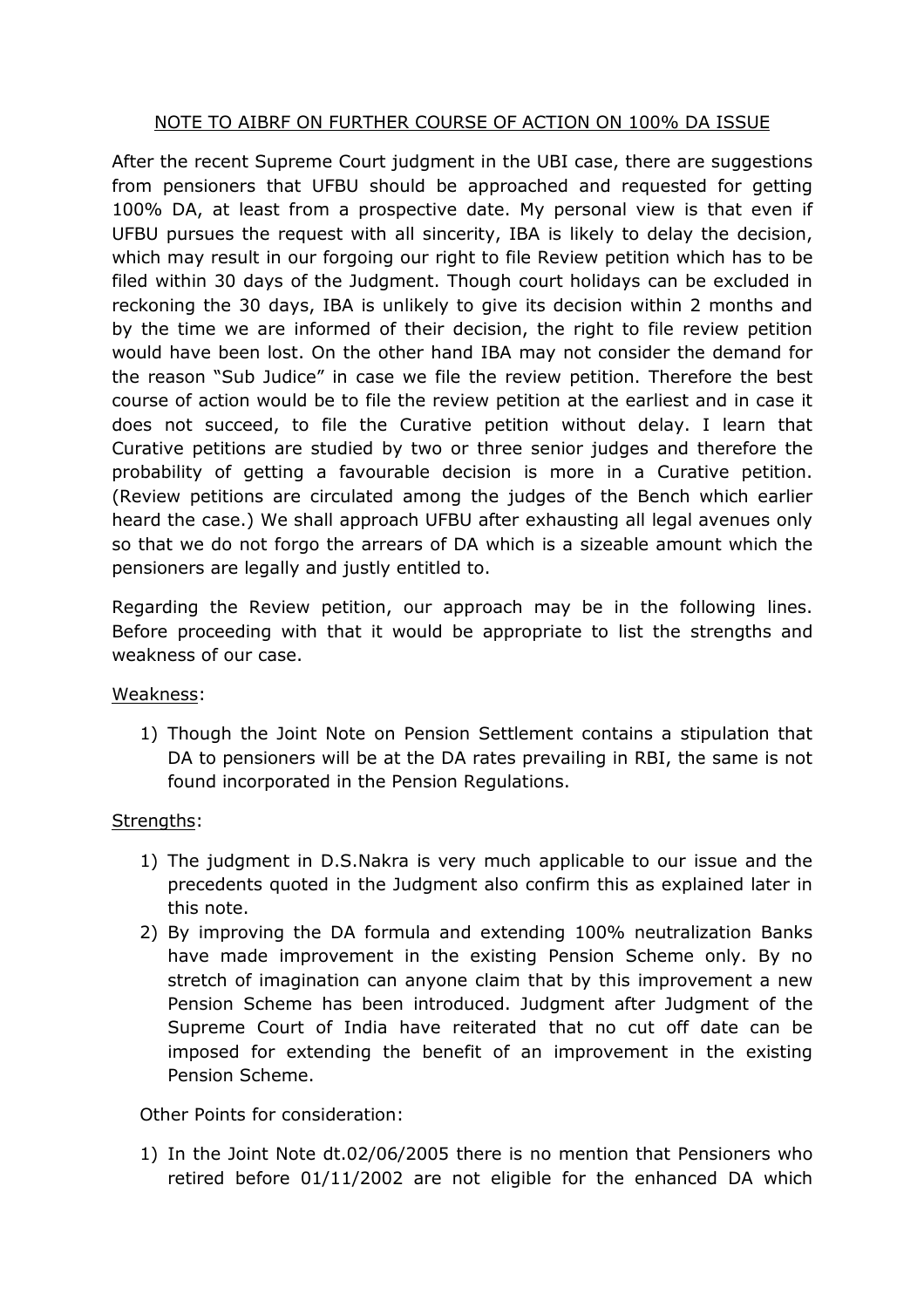provided for 100% neutralization and they will only continue to get the DA at tapering rates as they were getting till date.

- 2) In the  $9<sup>th</sup>$  BPS/Joint note only the tapering rates were reintroduced and it was agreed that the Pre November 2002 pensioners will continue to get DA at tapering rates.
- 3) The Joint notes are signed by Associations representing the serving employees. Their interests are in conflict with the interest of the Pensioners in matters involving financial outlay. The settlements entered into by these Associations cannot bind the Pensioners if they are adverse to the interest of the Pensioners.
- 4) Hon'ble Judge has not understood the process of merger of a portion of the DA with Basic and the consequent reduction in the rate of DA to prevent payment of DA on DA.
- 5) Hon'ble Judge also has not understood the enormity of the amount foregone by the Pre November 2002 pensioners. Though the amount foregone may appear to be small when read in absolute terms, the enormity will strike only when it is read in conjunction with the low amount of pension drawn by the Pensioner.
- 6) Certain clauses of the Pension Settlement/Joint Note were wantonly not incorporated in the Pension Regulations to the detriment of the Pensioners. Though the Pension Regulations were circulated, the employees had no inkling that the Bank will take undue advantage of these omissions in the Regulations, to deny their normal and rightful benefits like improved DA formula, periodical revision of pension etc. Such acts of betrayal of trust by the Banks and Govt. in matters like pension, the only source of lively hood for the pensioners should be condemned by the Court. Banks and Govt should not be allowed to enjoy the fruits of/take shelter under their unbecoming acts/ wrongs.
- 7) Two Judge Bench of the Madras High Court had decided that pre November 2002 retirees are covered by the earlier BPS and they cannot claim the benefits under  $8<sup>th</sup>$  BPS. Supreme Court has also upheld this view. This view is not based on facts. Pension benefit was introduced through a Settlement/Joint Note followed by Board approved Pension Regulation and not through BPS. BPSs pertain to wages and service conditions of employees and they have nothing to do with pension. Therefore the finding of the Madras High Court that, for the purpose of payment of pension and other related benefits pre November 2002 pensioners come under the ambit of the BPS/Joint note which was in vogue at the date of their retirement and do not come under the ambit of 8<sup>th</sup> BPS/Joint Note is wrong as BPS/Joint note have nothing to do with Pension. Pensioners come under the ambit of the Pension Settlement and Pension Regulations only. Therefore the decision in Herbertsons that the settlement has to be taken as a package deal is not relevant to our case. If the finding of the Madras High Court that, payment of pension is governed by BPS in vogue at the time of retirement is taken as correct,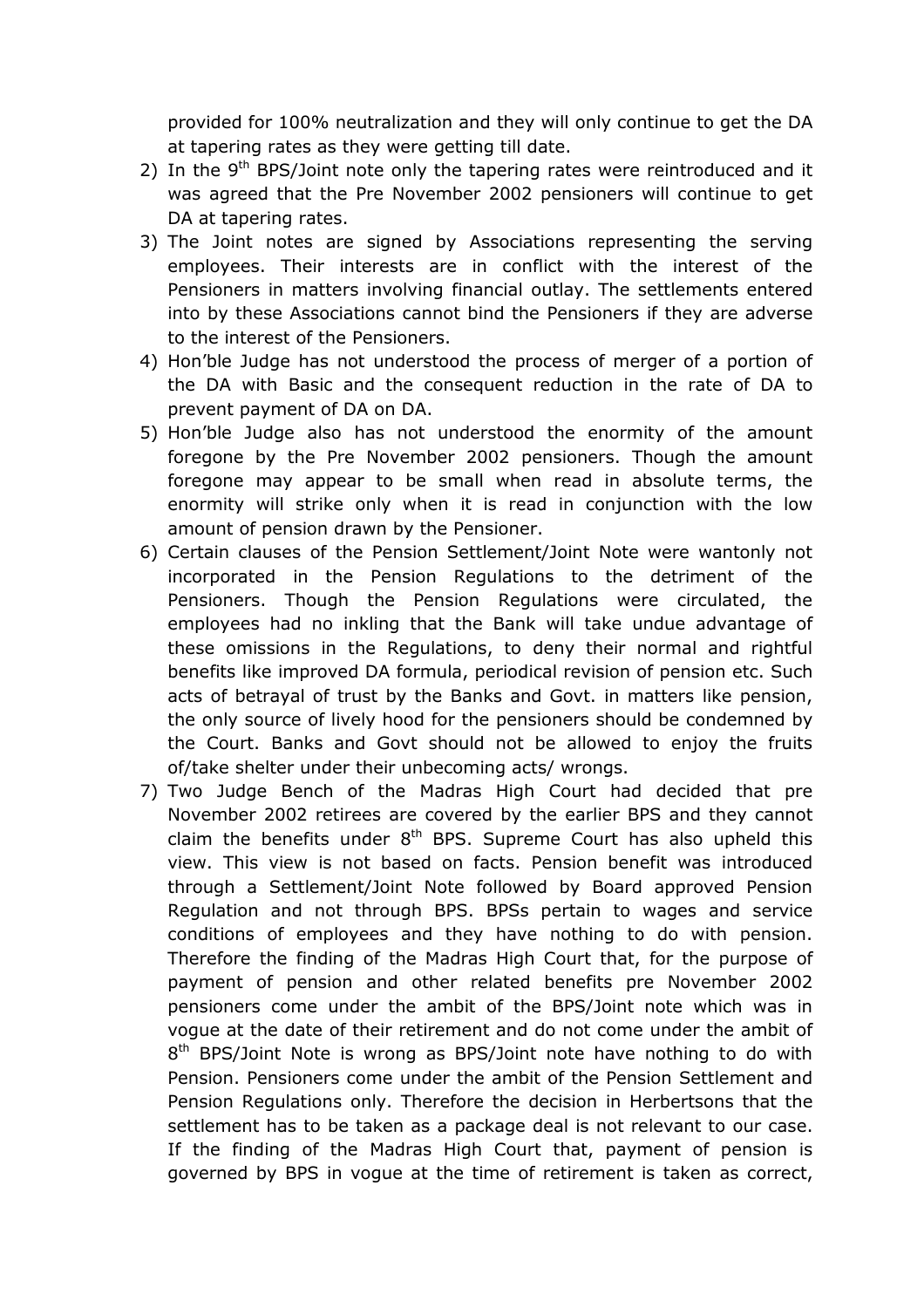the pensioners who retired in the year 1986 and subsequent years up to the year of introduction of pension will not be eligible for pension.

8) In the Madras High Court two judge bench judgment as well as in the Judgment of the Supreme Court of India, there is a reference to Statutory Pension and Contributory pension. Though contributory nature of the Bank Pension funds is not shown as the reason for denying our request, the issue needs to be looked into.

In a contributory pension scheme a Fund is built up to meet the pension payments. In Statutory pension there is no built up of a Fund. However both the schemes entail expenditure to the employer. More over building up of the fund is a sound financial and accounting practice. This fund is not a fixed amount as described in the D.S.Nakra judgment. Based on actuarial calculations, contributions are made by the employer every financial year. Banks have more than Rs.2 lac crores in their Pension Funds and are able to meet the pension payments from out of the interest income of the funds itself leaving the corpus to grow. Therefore building up the Fund cannot be and should not be cited as a reason for denying benefits agreed to be given in the settlement.

9) Numbers of Judgments have been cited in the Judgments of the Courts to establish that the ratio in D.S.Nakra is not applicable to our case. Relevancy or otherwise of these judgments are discussed in the following Table.

| SI.No. | Case Law                                                                                      | Finding                                                                                                                                                                                                                                                                                                  | Relevancy                                                                                                                                                                                                                                                                                                                                                                                                      |
|--------|-----------------------------------------------------------------------------------------------|----------------------------------------------------------------------------------------------------------------------------------------------------------------------------------------------------------------------------------------------------------------------------------------------------------|----------------------------------------------------------------------------------------------------------------------------------------------------------------------------------------------------------------------------------------------------------------------------------------------------------------------------------------------------------------------------------------------------------------|
| 01     | D.S.Nakra V Union of<br>India.                                                                | The division which classified<br>pensioners into two classes<br>is not based on any rational<br>principle and if the rational<br>principle is the<br>οf<br>one<br>dividing pensioners with a<br>view to giving something<br>more to persons, otherwise<br>equally placed, it would be<br>discriminatory. | Relevant. The cut<br>off<br>date<br>οf<br>01/11/2002 in our<br>case happened to<br>be the date of<br>implementation of<br>8 <sup>th</sup> BPS. Had the<br><b>BPS</b><br>been<br>implemented<br>on<br>some other date,<br>date<br>that<br>would<br>have become the<br>cut off date. Thus<br>there<br>is<br>no<br>rationale<br>.in<br>dividing<br>the<br>pensioners for the<br>purpose of giving<br>enhanced DA. |
| 02     | Kallakurichi<br>Taluk<br><b>Officials</b><br>Retired<br>Association V State of<br>Tamil Nadu. | Inflation would<br>the<br>have<br>effect<br>all<br>same<br>on<br>pensioners whether retired<br>prior to<br>01/06/1988<br>or<br>thereafter.                                                                                                                                                               | Relevant.                                                                                                                                                                                                                                                                                                                                                                                                      |